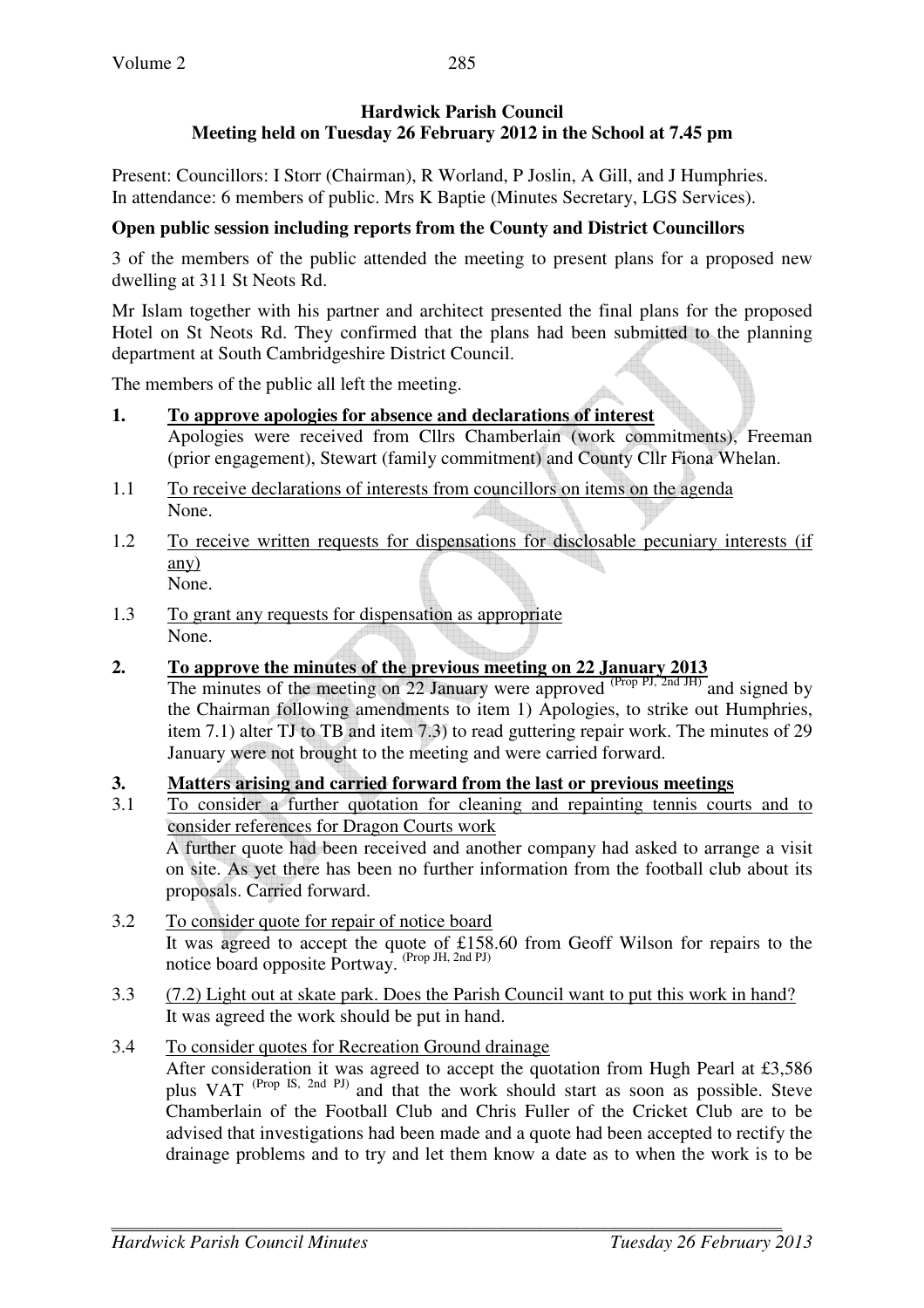carried out. Hugh Pearl is to be asked how soon they can start and the Parish Council will let them know if that is acceptable.

#### 3.5 HSSC lease renewal

 In response to Valuation Officer Gary Bradbury's email, the Parish Council wished to comment as follows;

 1) Not true. The property was not originally let as a vandalised shell. The £1 rent originally agreed was to enable the club to get off the ground and had no reflection on the state of the property. It was the HSSC's choice to spend as much as they did on improvements.

 2) The HSSC was asked that the property was made available for community use on Tuesdays and Wednesdays of every week. However, in reality it is only used on Wednesday afternoons and very occasionally on a Tuesday evening when the Parish Council wish to hold a meeting, possibly 3 times a year. The HSSC cannot claim they are being penalised for making it available on these days as they have been very successful and are now opening for longer hours than they had originally done. 3) Correct.

 4) The Parish Council agree it would be good to have a 6 month break clause on both sides.

 5) The Parish Council feel that only certain parts of the community benefit, namely the sports clubs.

 6) The Council agree that the tenant should have an internal repairing and insuring lease.

#### 3.6 To consider quotes from Algar Signcraft

 It was agreed to accept the quotes from Algar for £236 plus VAT for 5 signs plus installation.

- 3.7 Fence at 122 Limes Rd Cllr Storr had looked at the fence and confirmed that it is not the responsibility of the Parish Council. The owners are to be informed of the Parish Council decision.
- 3.8 The cycle racks had been delivered to the Clerk and quotes for installation are being obtained.
- 3.9 It was noted that quotes are being sought for a tree survey.

#### **4. Correspondence/communications received**

- 4.1 Comberton Parish Council re Transport and Highways Carried forward to the next meeting.
- 4.2 Caldecote Parish Council Response to LDF consultation It was agreed to respond that Hardwick Parish Council have had sight of Caldecote Parish Council's response and is fully in support of it.
- 4.3 CCC Community Transport Fund now open to applications To be carried forward as the eligibility criteria was not attached.
- 4.4 South Cambridgeshire Local Plan Local Green Spaces It was agreed to designate the Recreation Ground and the Church play area.
- 4.4 Alex Minei Recreation Ground Use Permission was granted for him to use the Recreation Ground on the condition that on each occasion he must seek the permission of the Parish Council and also check with the cricket and football clubs to avoid a clash of use.

#### **5. Planning applications and decision notices**

5.1 Planning applications received since the last meeting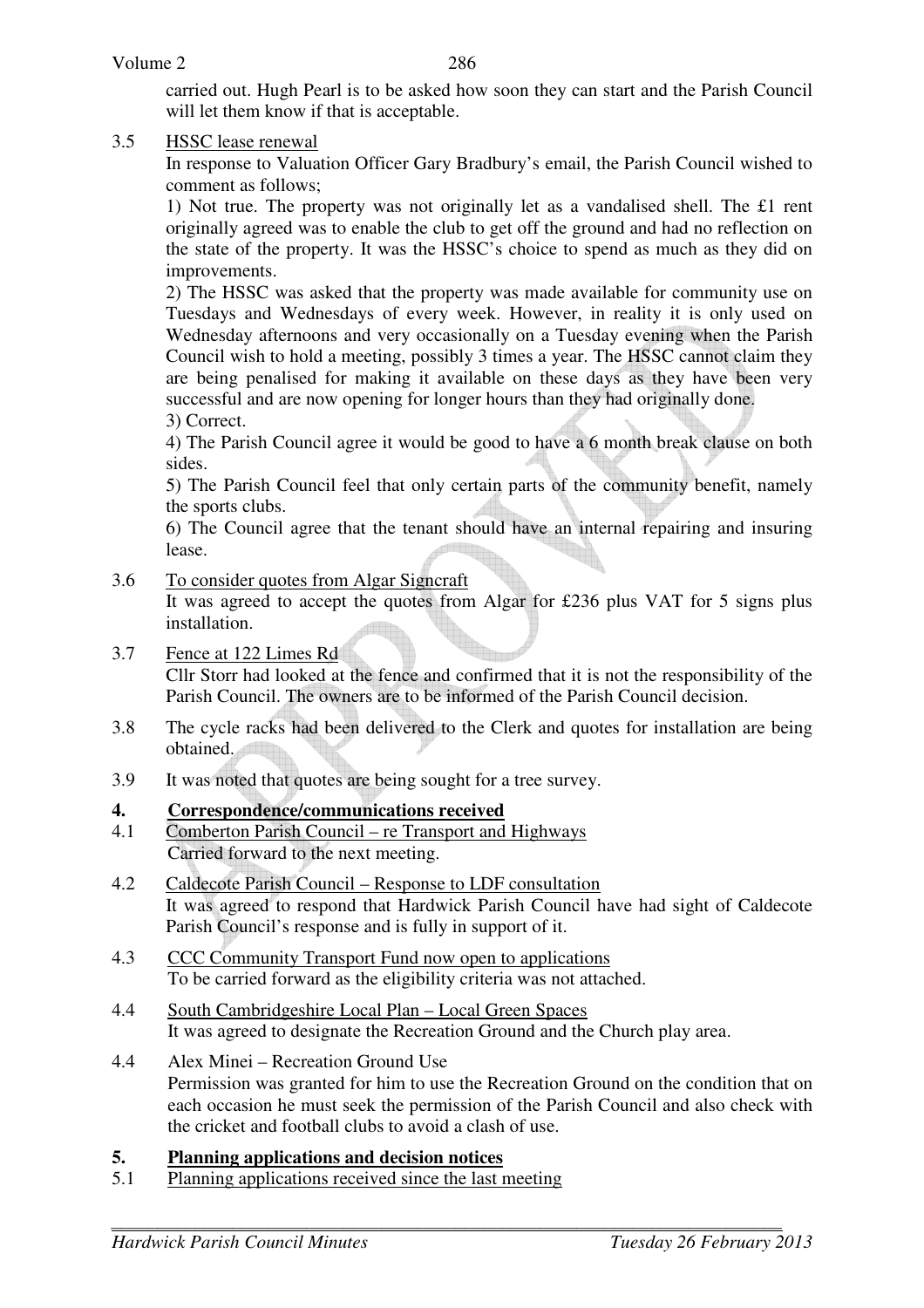Volume 2

- 5.1.1 S/0224/13/VC 309 St Neots Rd, variation of condition. The Parish Council made no recommendation.
- 5.2 SCDC Decision Notices
- 5.2.1 S/2482/12/FL 25 The Pastures, 2 storey front extension. Permission granted by SCDC.
- 5.3 Tree works applications None

## **6. Members reports and items**

6.1 Parish Energy Project

 Cllr Worland reported that Hardwick is now a member of the Parish Sustainable Partnership. He has received some training on the use of thermal imaging cameras to detect heat loss from homes and he also has some energy meters which parishioners can borrow. He has put an article in Hardwick Happenings.

#### 6.2 Millennium Way

 Cllr Joslin had met with Mark Belton CGM to discuss repair of the wet area at the Wimpole Way. He had provided a quote of £1680 which has been forwarded to Peter Gaskin and it is hoped that this work would be covered in full by a grant from CCC.

It was agreed to accept CGM's quote of £90 per cut for  $3yrs$  (Prop IS, 2nd AG). Cllr Joslin would like to be present when he carries out the  $1<sup>st</sup>$  cut.

Cllr Joslin also reported that Peter Gaskin had confirmed that they will repair one of the culverts.

#### **7. Finance, procedure and risk assessment**

7.1 To receive the financial report and approve the payment of bills

The financial report was received and considered and invoices and bank statements were checked before the cheques were signed at the end of the meeting. The payments as listed in the finance report were unanimously approved for payment (Prop AG, 2nd JH) plus Victoire Press (Hardwick Happenings) £502.00 and LGS Services (Admin support)  $£1318.60$ .

| C Lyon (Hardwick Happenings)                                         | £20.00  |
|----------------------------------------------------------------------|---------|
| <b>CGM Landscapes (Goal repairs)</b>                                 | £90.00  |
| Grounds by Rounds (Grass cutting)                                    | £303.01 |
| Greenham (bin bags)                                                  | £37.44  |
| Town & Country (tennis court fence)                                  | £436.80 |
| Town & Country (tree works)                                          | £156.00 |
| Victoire Press (Hardwick Happening)                                  | £502.00 |
| Comberton PC (shared SLCC)                                           | £36.63  |
| LG Stoehr (Salary)                                                   | £220.45 |
| J Dyer (Salary)                                                      | £110.36 |
| Credits inc Hardwick Happenings advertising and bank interest noted. |         |

7.2 Play areas and skate park inspection reports

 Reports were received from Cllr Humphries. Cllrs Stewart, Bhachu and Freeman are to be emailed to forward their reports to the Clerk. CCC is to be asked to fill the grit bins.

- 7.3 To consider any quotes for urgent work required because of risk None.
- 7.4 Consider RPM's offer of play equipment The Parish Council was not interested.